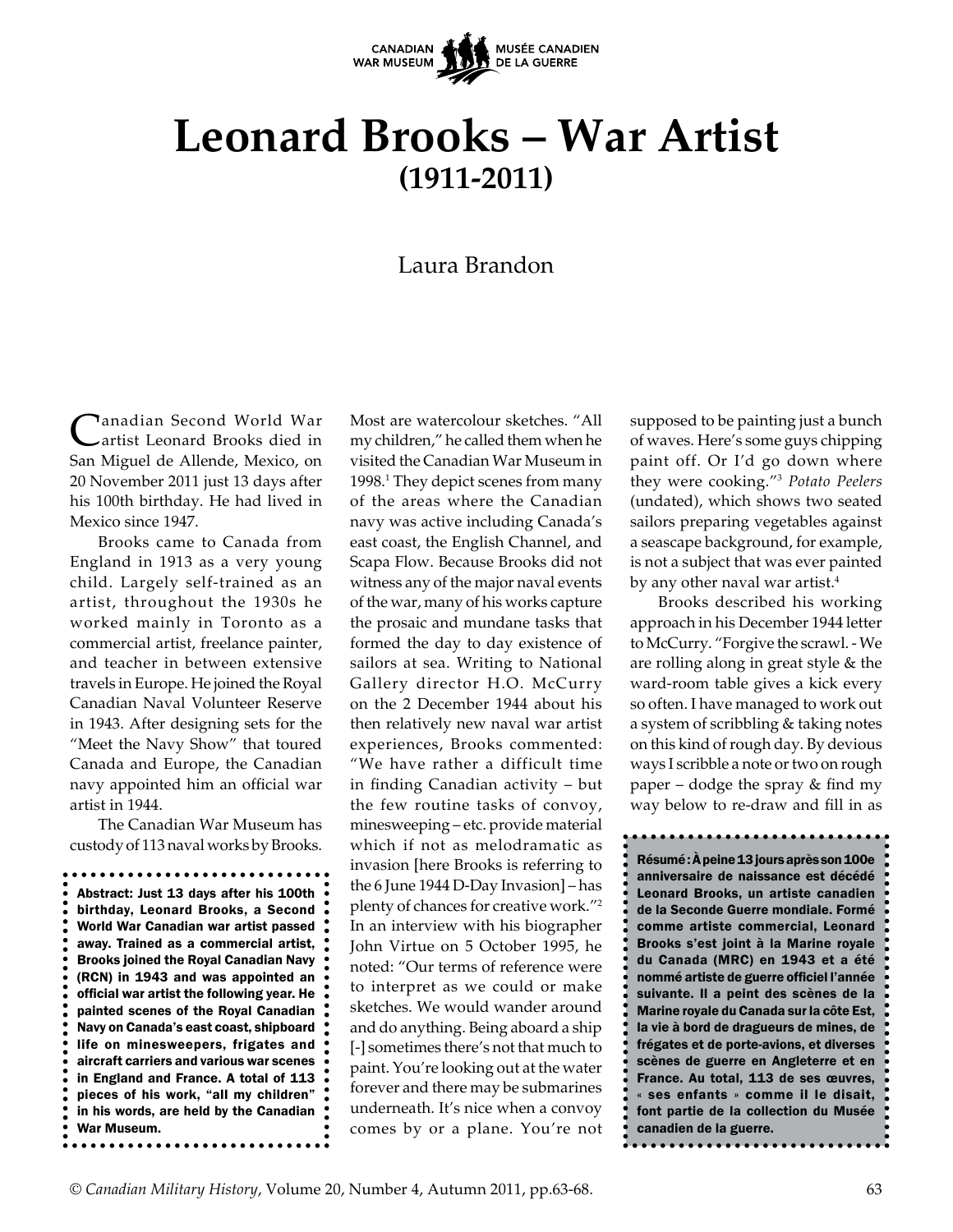

*Potato Peelers* – Leonard Brooks

much information as I can – dash up again & repeat the performance. It looks rather ridiculous – but is very effective."5

In London, he mourned the restriction of his subject matter to naval scenes. Writing to McCurry on 4 February 1945, he lamented that "Some of the best material is of course – nothing to do with Canadian navy. Forster [fellow war artist Michael Forster] & I gaze with longing at V2 holes - & walls – sleepers in the tubes etc [London's subway system] – but try & remember it is Navy material we should deal with."6 Mc Curry encouraged him to branch out from the navy in his 21 February 1945 reply. "It will all add up to the picture of Canada at war" he noted.7 Not only did Brooks branch out but he took advantage of his time in London to see what other war artists were doing. *Pink Room, V2 Damage* (1945) shows the influence of the wax resist technique utilised by British war artists like John Piper.8

The war provided most of the war artists with materials that had not been affordable for many of them in the Depression years. While the military services were generous (war

artist Charles Comfort had drawn up the list) anything that appeared not to have gone through the usual channels for approval was treated with suspicion. The Canadian War Art Committee considered Brooks' personal order of a No.198 size 30 watercolour brush at a cost of \$9.60 plus postage as exorbitant.<sup>9</sup> Artist suppliers Loomis and Tole disagreed. "The brush was a very large wash brush made of red sable and the price we assure you was in no way exhorbitant [*sic*]."10

In July 1945, Gilbert Tucker, the director of the Naval Historical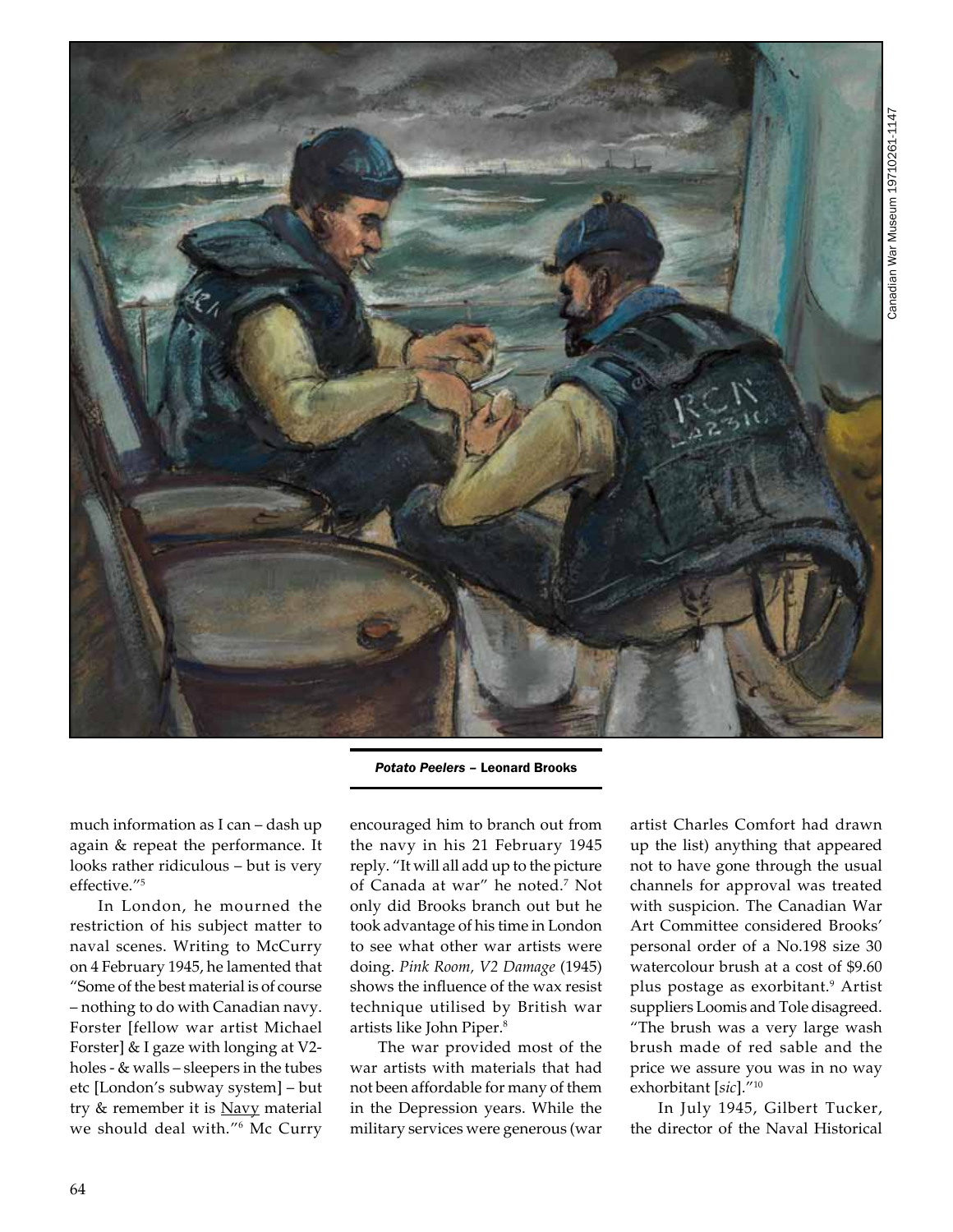Section submitted to the Canadian War Records Committee a list of the subjects that Brooks had agreed to develop into finished oil paintings. Brooks' proposed subjects included such titles as *Boom Defence Gear at Scapa Flow*, *Cherbourg Harbour*, *MTBs at Felixstowe*, various views of an aircraft carrier (presumably HMS *Puncher*, on which he had sailed), an Atlantic convoy scene, and Channel minesweeping activities; 12 canvases in total ranging in size from 24 x 30 inches to 40  $\times$  48 inches.<sup>11</sup> On 26 September 1945, from his Halifax studio the artist reported on his progress to McCurry that "some are getting to be near-illustrations in spite of my effort to avoid that kind of thing."12

It is not only his paintings but his written and spoken testimony to the events that he witnessed that mark the death of Leonard Brooks as something to mourn. As documents, his paintings have an important role to play in Canada Second World War naval record but his words, which like his work will live on, give meaning to the entire body of Canada's Second World War art. In summarizing his contribution in an interview with art historian Joan Murray on 25 October 1977, Brooks noted: "It is important that we were commissioned and charged with the task of doing such work. Most of it doesn't add up to great art, but these paintings have left a legacy of truthful seeing and feeling, and caught for

posterity, some of the deep and terrible days of courageous despair and brave hopes for a better future."13 With the death of Leonard Brooks, war art in Canada has lost one its most articulate spokesmen.

## **Notes**

- 1. Laura Brandon interview with Leonard Brooks, 15 June 1998, Canadian War Museum, George Metcalf Archival Collection, not catalogued.
- 2. Leonard Brooks to H.O. McCurry, 2 December 1944, National Gallery of Canada Archives 5.42.B, Canadian War Artists, Brooks, Leonard.
- 3. John Virtue interview with Leonard Brooks, 5 October 1995, transcript, Canadian War Museum, Artist Files, Brooks, Leonard.

*Bombed German Forts and Canadian Minesweepers, Cherbourg* – Leonard Brooks

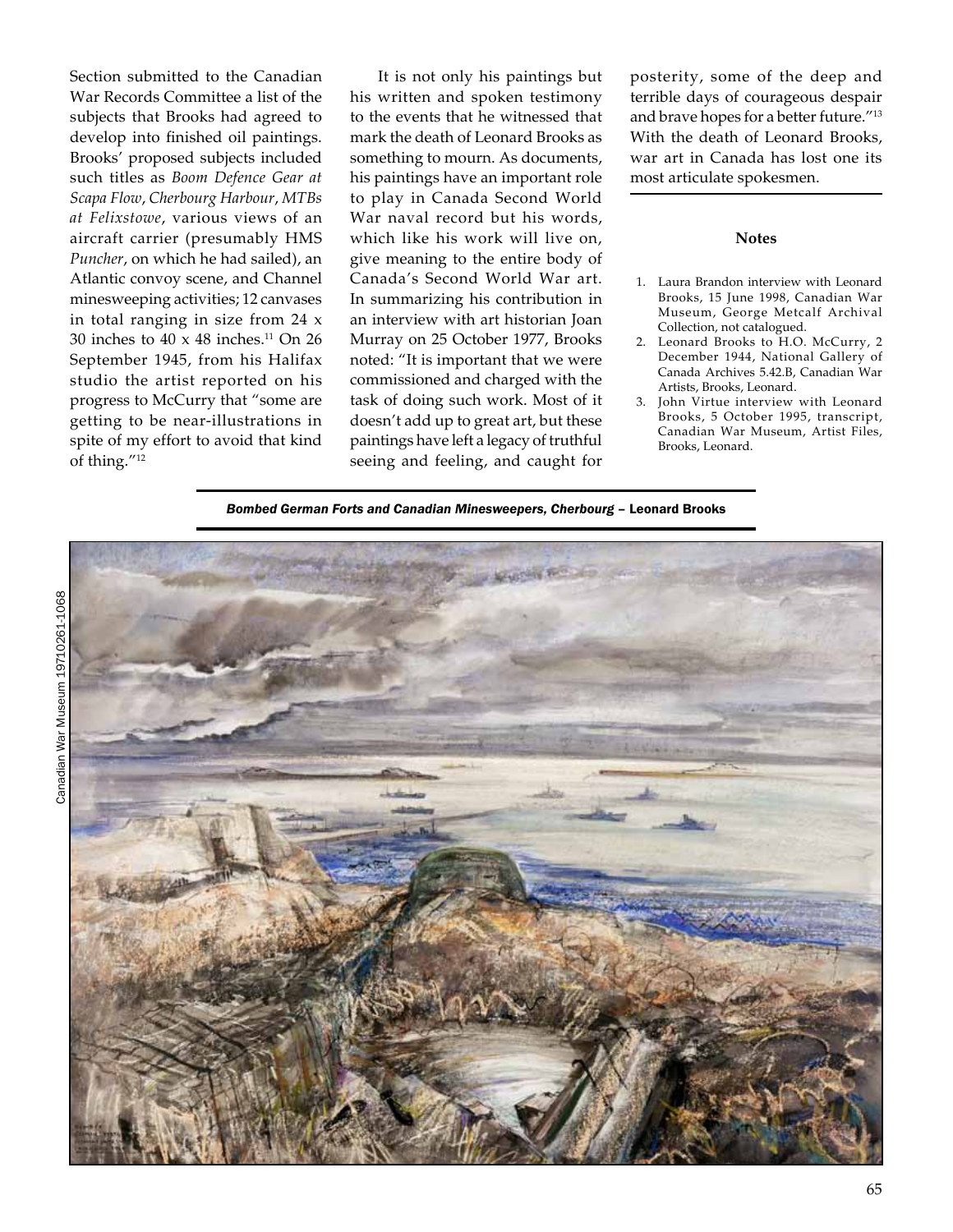



# *Pink Room, V2 Damage*

#### Leonard Brooks

- 4. Leonard Brooks, *Potato Peelers* (undated)*,*  egg tempera on paper, 32.7 x 38.4 cm, Canadian War Museum, Beaverbrook Collection of War Art, 19710261-1147.
- 5. Leonard Brooks to H.O. McCurry, 2 December 1944, National Gallery of Canada Archives 5.42.B, Canadian War Artists, Brooks, Leonard.
- 6. Leonard Brooks to H.O. McCurry, 4 February 1945, National Gallery of Canada Archives 5.42.B, Canadian War Artists, Brooks, Leonard.
- 7. H.O. McCurry to Leonard Brooks, 21 February 1945, National Gallery of Canada Archives 5.42.B, Canadian War Artists, Brooks, Leonard.
- 8. Leonard Brooks, *Pink Room, V2 Damage*, 1945, mixed media on paper, 57.6 x 43.7 cm, Canadian War Museum, Beaverbrook Collection of War Art, 19710261-1142. John Virtue, *Leonard and Reva Brooks: Artists in Exile in San Miguel de Allende*  (Montreal: McGill-Queen's University Press, 2001) 88.
- 9. G.L. Ingall for the Canadian War Art Committee to The Loomis and Tole Company, Toronto, 7 June 1945, National Gallery of Canada Archives 5.42.B, Canadian War Artists, Brooks, Leonard.
- 10. Lynn Kemmet to G.L. Ingall, 6 July 1945, National Gallery of Canada Archives 5.42.B, Canadian War Artists, Brooks, Leonard.
- 11. Gilbert Tucker to H.O McCurry, 24 July 1945, National Gallery of Canada Archives 5.42.B, Canadian War Artists, Brooks, Leonard.
- 12. Leonard Brooks to H.O. McCurry, 26 September 1945, National Gallery of Canada Archives 5.42.B, Canadian War Artists, Brooks, Leonard.
- 13. Joan Murray interview with Leonard Brooks, 25 October 1977, transcript copy (original in Library and Archives Canada, Joan Murray Fonds, MG31-D142, R4917- 0-1-E), Canadian War Museum, Artist Files, Brooks, Leonard.

Laura Brandon is Historian, Art and War, at the Canadian War Museum. She is the author of *Art or Memorial? The Forgotten History of Canada's War Art* (University of Calgary Press, 2006).

### *Boom Defence Equipment, Scapa Flow* Leonard Brooks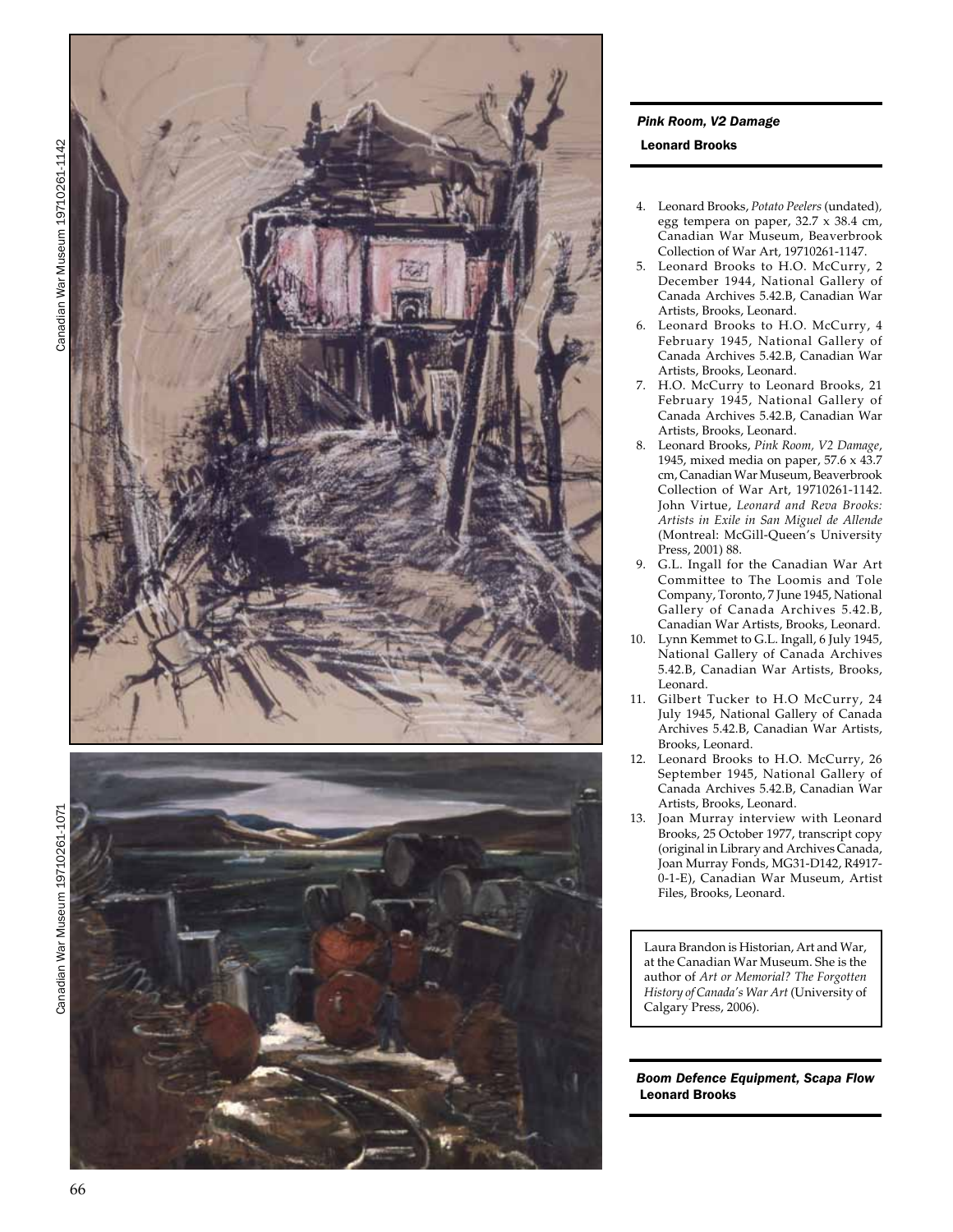

*Rough Weather, Minesweeper Bridge* (above); *Motor Torpedo Boat Base, Felixstowe* (below) Leonard Brooks